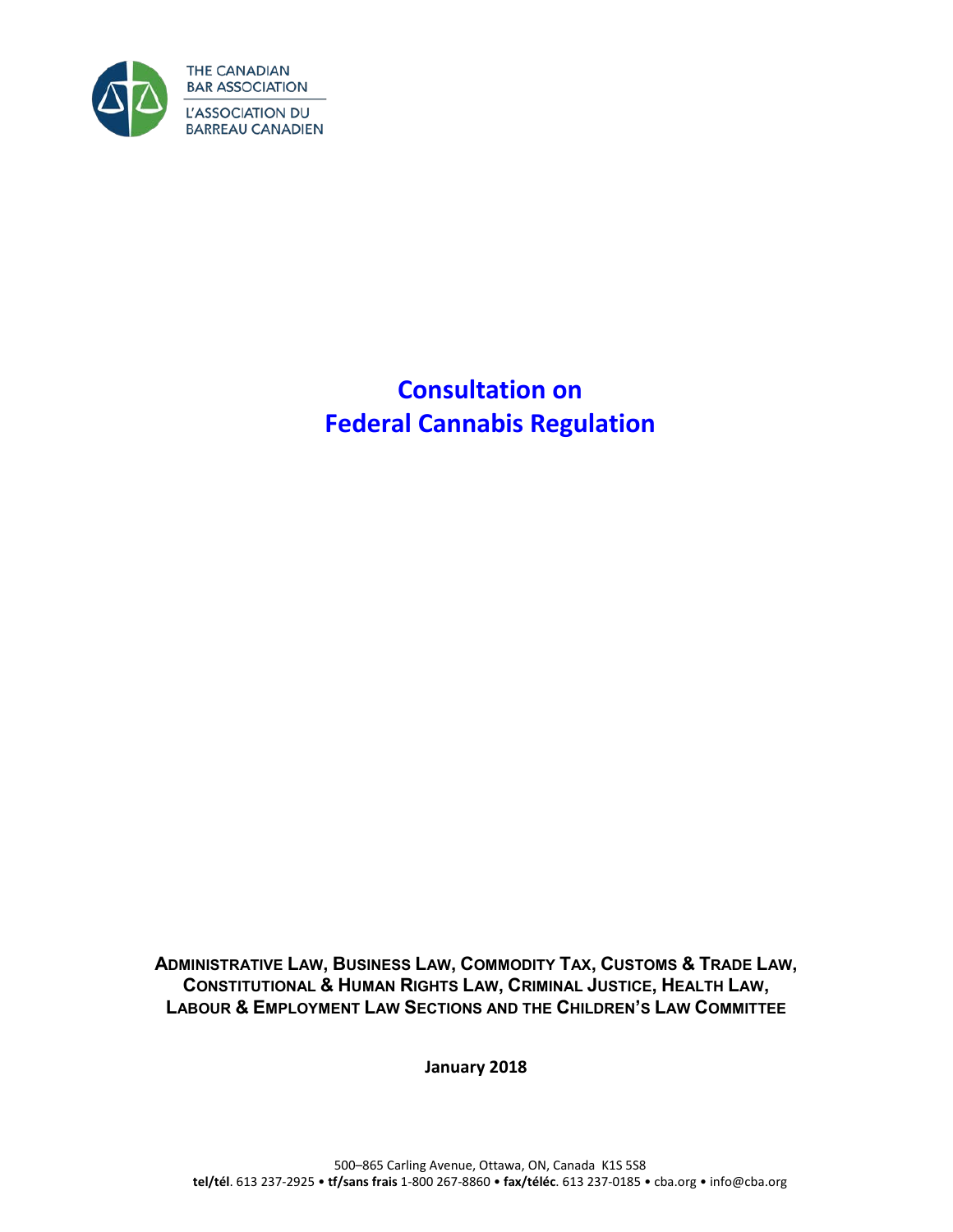#### **PREFACE**

The Canadian Bar Association is a national association representing 36,000 jurists, including lawyers, Quebec notaries, law teachers and students across Canada. The Association's primary objectives include improvement in the law and in the administration of justice.

This submission was prepared by the CBA's Working Group on Cannabis, whose members represent the Administrative Law, Business Law, Commodity Tax, Customs & Trade Law, Constitutional & Human Rights Law, Criminal Justice, Health Law, and Labour & Employment Law Sections and the Children's Law Committee. The submission has been reviewed by the Law Reform Committee and approved as a public statement of the participating Sections.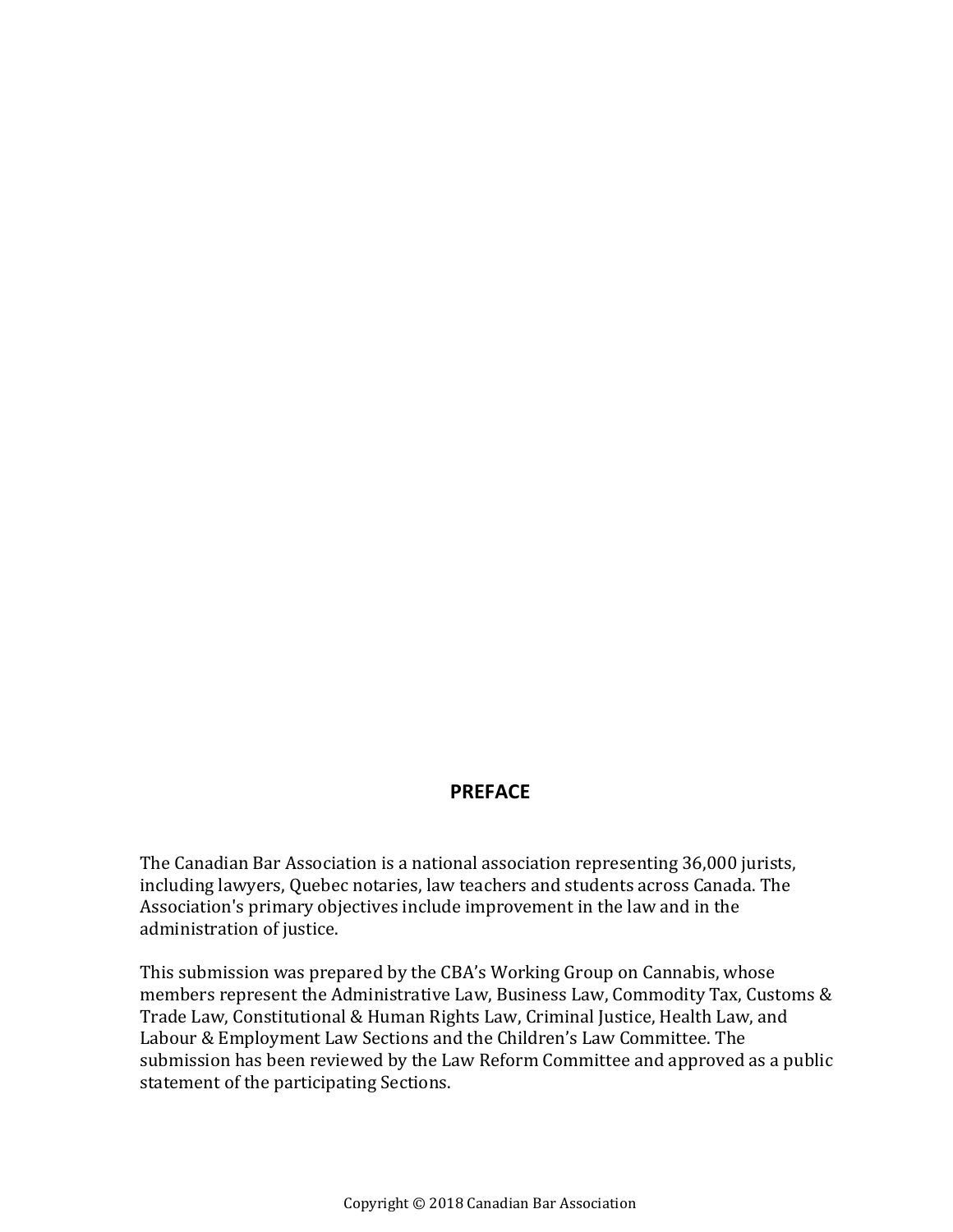## **TABLE OF CONTENTS**

# **Consultation on Federal Cannabis Regulation**

| I.   |          |                                                                                                                                |  |
|------|----------|--------------------------------------------------------------------------------------------------------------------------------|--|
| Ш.   |          |                                                                                                                                |  |
| III. |          | <b>PROPOSED APPROACH TO THE REGULATION OF</b>                                                                                  |  |
|      |          | Thresholds between micro and standard cultivation/processing 3<br>Proposed rules ad requirements for categories of activity  3 |  |
|      | А.<br>В. | Cannabis Products, Packaging and Labelling  11                                                                                 |  |
| IV.  |          | 12                                                                                                                             |  |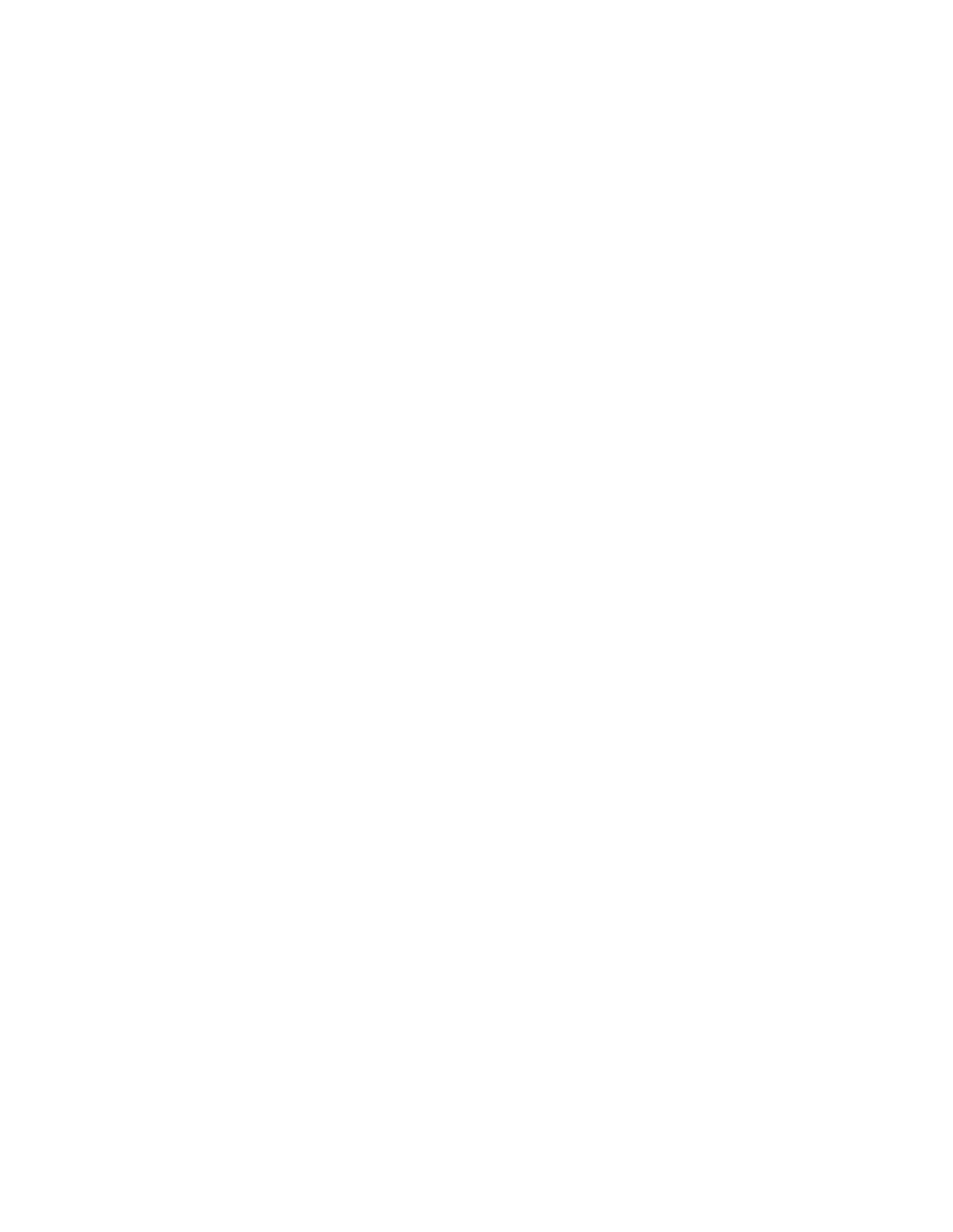## **Consultation on Federal Cannabis Regulation**

### <span id="page-4-0"></span>**I. INTRODUCTION**

I

The CBA Working Group on Cannabis (the CBA Working Group) welcomes this opportunity to comment on issues raised in the consultation document, *Proposed Approach to the Regulation of Cannabis*.[1](#page-4-1) The current consultation focuses on licences, security clearances, tracking and reporting, products, packaging and labelling, medical use, and health products. We anticipate further consultations on impaired driving, fees, law enforcement, labelling for tax purposes, import and export requirements, and a range of other issues related to this comprehensive undertaking.

The CBA has a long history of urging change to Canada's laws on possession and use of cannabis. In 1978, the CBA urged the government of the day to stop criminalizing simple possession and cultivation of cannabis for an adult's own use and the non-profit transfer of small amounts of cannabis between adult users. The CBA also said that cannabis should be moved from the *Narcotic Control Act* to the *Food and Drug Act*. In 1994, the CBA commented on Bill C-7, *Controlled Drugs and Substances Act* (CDSA), saying it should not be enacted, as it furthered "a model of dealing with drugs through criminalization and incarceration that has been proven ineffective and counterproductive." In 2013, the CBA urged the government to take a harm reduction approach to dealing with all drugs, and "adopt legislation and policies that provide opportunities for drug users to access health and social supports rather than subjecting them to criminal sanctions." $2$ 

More recently, CBA Sections commented on the d[is](#page-4-3)cussion paper, *Toward the Legalization, Regulation and Restriction of Access to Marijuana,*<sup>3</sup> and made a submission on Bill C-45 to the House of Commons Health Committee.[4](#page-4-4) Our comments here are made in the context of those representations.

<span id="page-4-1"></span><sup>&</sup>lt;sup>1</sup> Health Canada, Proposed Approach to the Regulation of Cannabis, [online](https://www.canada.ca/en/health-canada/programs/consultation-proposed-approach-regulation-cannabis/proposed-approach-regulation-cannabis.html) [\(http://bit.ly/2zdRCDi\)](http://bit.ly/2zdRCDi).

<span id="page-4-2"></span><sup>2</sup> See, CBA Resolution 78-06-A; CBA Criminal Justice Section, *Bill C-7, Controlled Drugs and Substances Act*  (Ottawa: CBA, 1994) and CBA Resolution [13-01-A.](http://www.cba.org/getattachment/Our-Work/Resolutions/Resolutions/2013/Harm-Reduction-Drug-Policy/13-01-A-ct.pdf) 

<span id="page-4-3"></span><sup>3</sup> CBA Submission, Legalization, Regulation and Restriction of Access to Marijuana Response to Discussion Paper[, online](http://www.cba.org/CMSPages/GetFile.aspx?guid=c0efad9e-31b6-4cf1-9ab4-858743eec975) [\(http://bit.ly/2EMjZex\)](http://bit.ly/2EMjZex).

<span id="page-4-4"></span><sup>4</sup> CBA Submission on Bill C-45 – Cannabis Act[, online](http://www.cba.org/CMSPages/GetFile.aspx?guid=c77032fb-5053-444b-98bf-6f83f414590d) [\(http://bit.ly/2DlEpO5\)](http://bit.ly/2DlEpO5).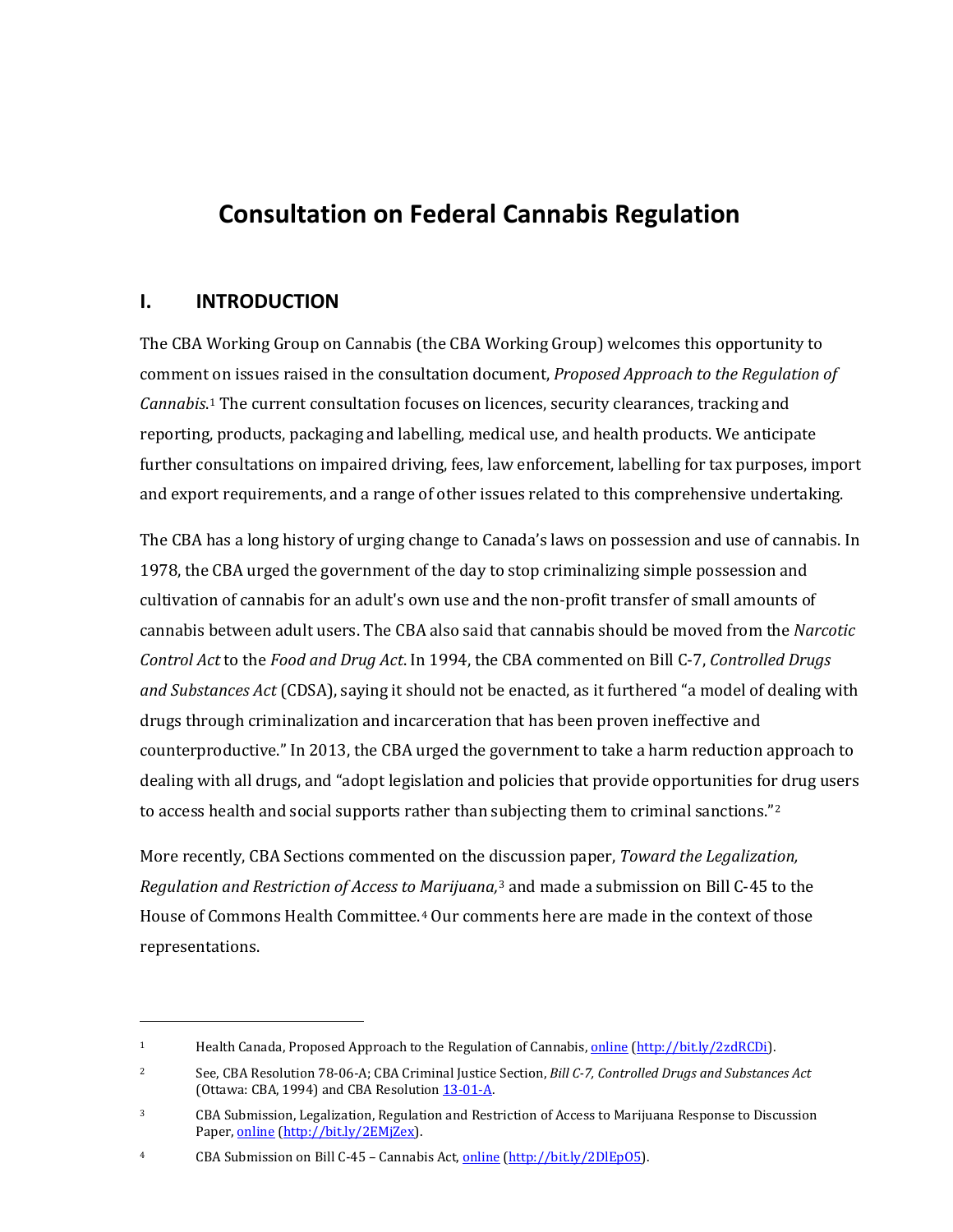## <span id="page-5-0"></span>**II. REGULATORY PROCESS**

The consultation document states that the draft regulations will not be pre-published in the *Canada Gazette* due to time pressures arising from the government's plan to have the proposed Act in force by July 2018. (page iv) This is an exception to the normal regulatory process. Prepublication would give an opportunity for public comment on the draft regulations. The CBA Working Group acknowledges the time pressures. However, we encourage pre-publication of the regulations with a further opportunity for public comment on the actual wording.

We do not believe it is sufficient simply to build on the current regulations for medical cannabis and industrial hemp. The objectives of the proposed Act are distinct. Further, the proposed Act is lengthy and complex. The CBA has commented elsewhere that the process around Bill C-45 has not benefited from the full participation of key stakeholders.[5](#page-5-3) Regulations play an important role in completing the scheme envisaged in the proposed Act and we think it is important to get them right. The consultation document has done an admirable job in identifying some key ideas, but inevitably suffers from a vagueness of concepts and lack of detail that can only be remedied by translating ideas into draft regulations. The potential consequences of gaps and ambiguity in the regulations are significant: criminal charges; forfeiture of employment and business interests; confusion; delay in obtaining redress for administrative decisions; and, ultimately, reduced effectiveness in displacing the illicit market.

## <span id="page-5-1"></span>**III. PROPOSED APPROACH TO THE REGULATION OF CANNABIS**

This submission responds to a selection of the questions in Annex 1 of the consultation document. Page numbers in parenthesis refer to the consultation document.

#### <span id="page-5-2"></span>**Different Types of Proposed Licences**

*Q1 What do you think about the different types of proposed licences (i.e. cultivation, processing, etc.)? Will they achieve the objective of enabling a diverse, competitive legal industry that is comprised of both large and small players in regions across the country?*

The CBA Working Group acknowledges that it may be appropriate to establish multiple categories of licencing (for cultivation, processing, etc.) as well as multiple categories of licencees (i.e. standard or micro cultivators). We encourage Health Canada to adopt a streamlined application form and process that minimizes the regulatory burden on those

<span id="page-5-3"></span><sup>5</sup> Note 4 at page 1.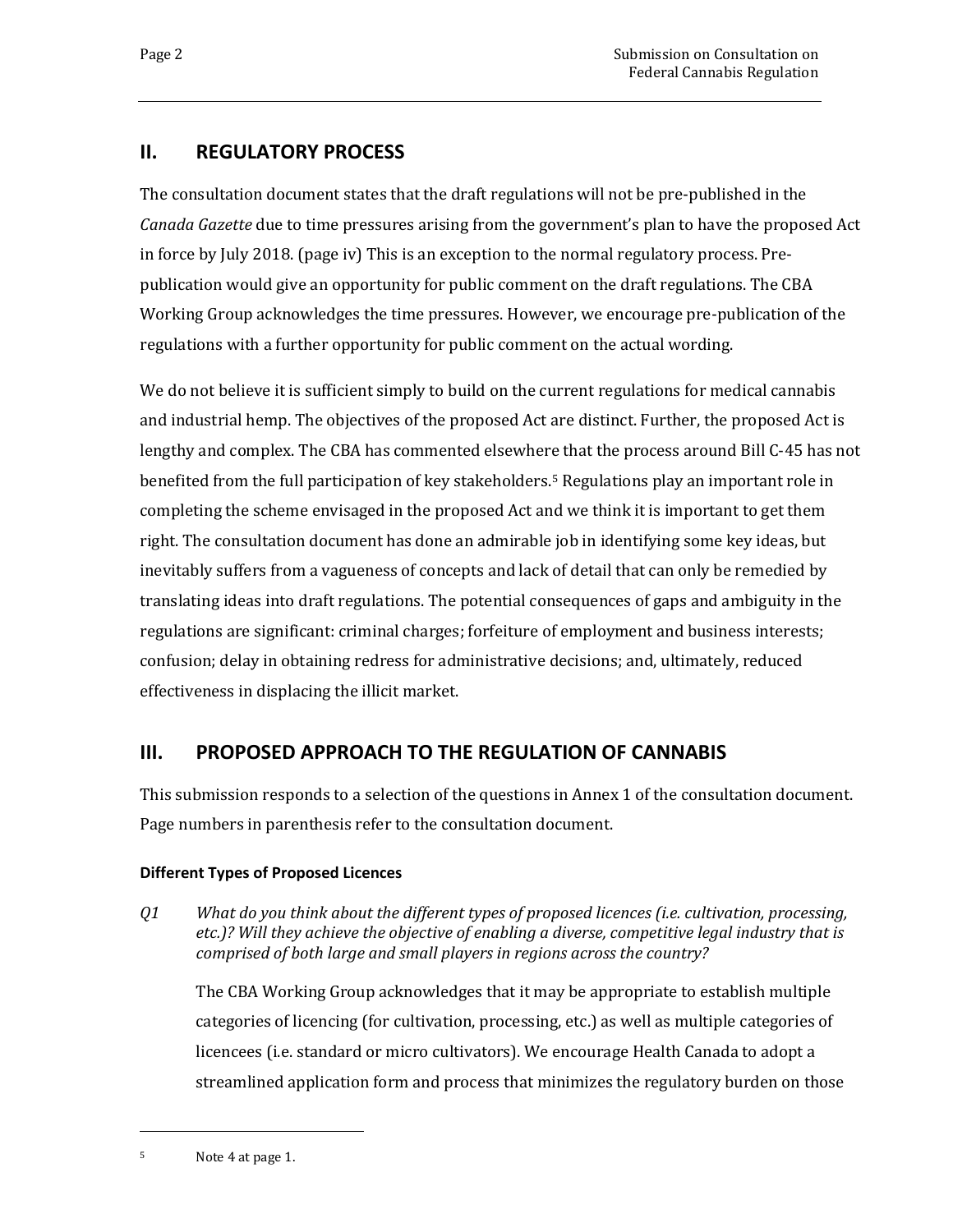applying. In particular, we agree that applicants should be able to apply for any single activity or combination of activities, by submitting a single application for multiple activities. (page 11).

#### <span id="page-6-0"></span>**Thresholds between micro and standard cultivation / processing**

*Q2 What do you think would be an appropriate threshold to distinguish between a microcultivator and a standard cultivator, taking into account the reduced physical security requirements for a micro-cultivator? Should the threshold be based on the number of plants, size of growing area, total production, gross revenue, or some other criteria? What should the threshold be?*

The CBA Working Group takes no position on the appropriate threshold to distinguish between a micro-cultivator and a standard cultivator. However, we encourage the adoption of flexible or alternate criteria as small-scale cultivation will likely evolve to meet a variety of market needs.

*Q3 What do you think would be an appropriate threshold to distinguish between a microprocessor and a standard processor, taking into account the reduced physical security requirements for a micro-processor? Should the threshold be based on total production, onsite inventory, gross revenue, or some other criteria? What should the threshold be?*

As in Q2 above, the CBA Working Group encourages the adoption of flexible or alternate criteria as small-scale processing will likely evolve to meet a variety of market needs.

#### <span id="page-6-1"></span>**Proposed rules ad requirements for categories of activity**

*Q4 What do you think of the proposed rules and requirements (i.e. physical security, good production practices, etc.) for the different categories of authorized activity? Do you think that the requirements are proportional to the public health and safety risks posed by each category of activity?*

The CBA Working Group encourages a regulatory environment that supports effective and efficient testing for cannabinoid levels and pesticides, together with transparent tracking and reporting, and robust consumer information and education measures. As a matter of consumer protection and public health, good production practices are essential requirements for all cannabis operations, regardless of scale.

#### <span id="page-6-2"></span>**Security Clearances**

*Q5 What do you think about the proposed requirements for certain individuals associated with a licensed organization to hold a security clearance issued by the Ministry of Health? Do you think the proposal appropriately addresses positions of greatest risk?*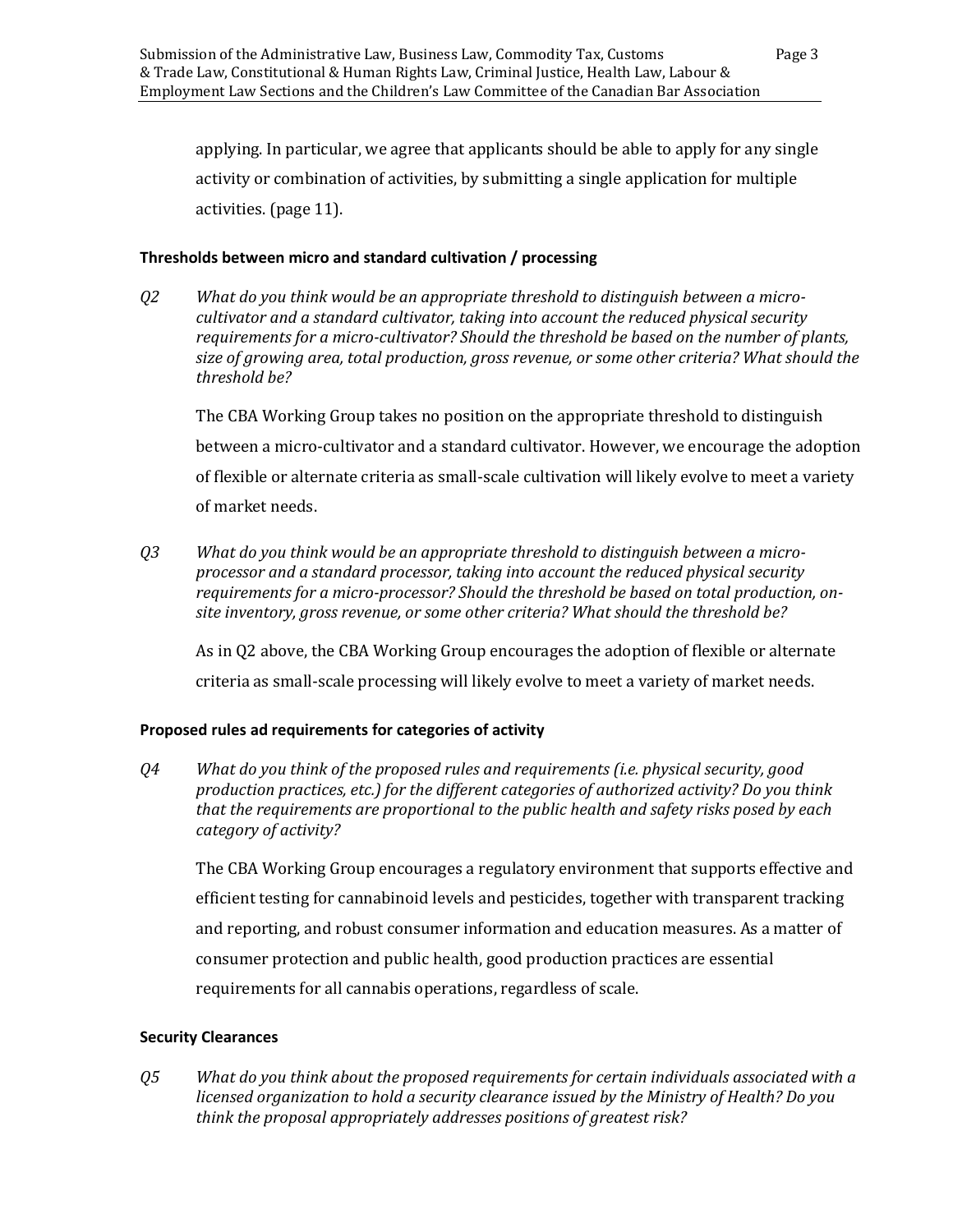The consultation document indicates that the rationale for personnel security requirements is to mitigate the risk that individuals associated with organized crime infiltrate licensed organizations and use their position to benefit criminal organizations. The CBA Working Group supports this objective, but cautions against over-reach. The consultation document seems to indicate that key positions (the entire management team), corporate directors and officers, large shareholders, and site owners (and if a numbered corporation, the directors and officers), would all require security clearances. (page 25) Given the scale of the projected industry, some of the expertise required, e.g. master grower and quality assurance, will likely be found in persons who do not meet the proposed security clearance criteria.

Security clearance processes are costly, and the proposal indicates that administrative costs will be offset by licensing or other fees, as yet to be determined. (page 6) Security clearance processes are also time-consuming and draw on limited law enforcement resources. A competing objective of the proposed *Cannabis Act* (the proposed Act) is to "enable a robust and responsible legal cannabis industry … capable of out-competing the entrenched illegal industry." (page 9) We suggest that a more limited approach would better balance both of these objectives.

*Q6 What do you think of the proposed criteria for determining whether or not an individual is eligible to hold a security clearance? Do you think that the proposed approach should permit individuals with a history of non-violent, lower-risk activity (such as simple possession or small-scale cultivation of cannabis plants) to obtain a security clearance and participate in the legal cannabis industry?*

Section 67 of the proposed Act states, "Subject to the regulations, the Minister may grant or refuse to grant a security clearance or suspend or cancel a security clearance." The consultation document says the decision to grant a security clearance will be based on acceptable risk to the integrity of the control of the production and distribution of cannabis. (page 35) However, it also indicates that refusals could be based on associations with organized crime or past convictions for or associations with drug trafficking, corruption, or violent offences. (page 36).

The proposed approach is intended to be consistent with the current regime for the licensed production of cannabis for medical purposes. The CBA Working Group believes the criteria for obtaining a security clearance should instead be developed in the context of the proposed Act, particularly as the objective of the proposed Act is to transition an illicit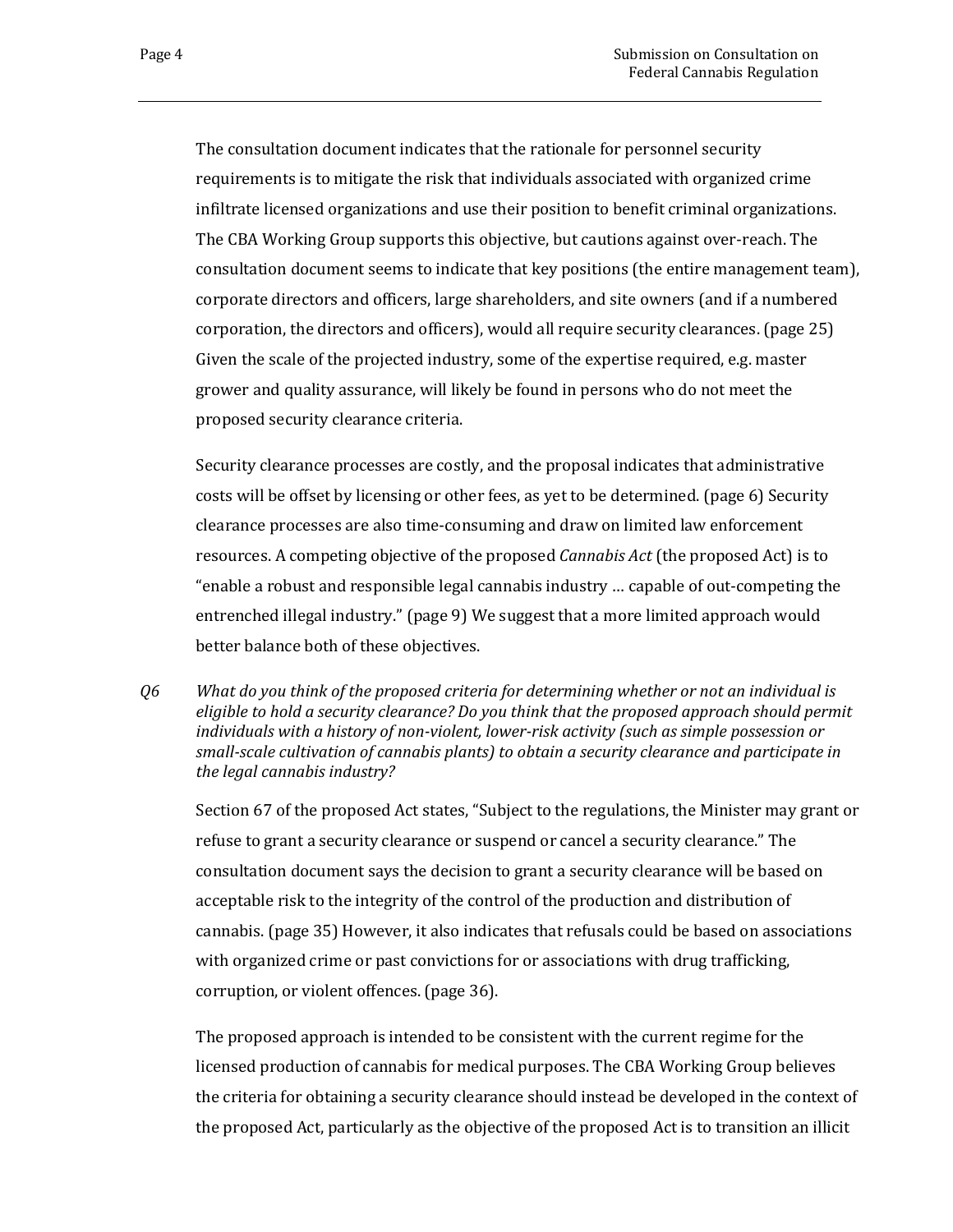industry to one that is normalized. The CBA Working Group agrees that each application for a security clearance should be assessed on its own merits. (page 36)

The Working Group supports the participation of individuals with past convictions for lowrisk cannabis-related activity. However, the Working Group believes that individuals should not automatically be precluded from clearance by reason of a past conviction for *any* offence. The criminal law is a blunt instrument for achieving public policy, and Canada's criminal justice system is not sufficiently precise to support conclusions about risk from the proposed demarcation. Further, any criminal offence has a range of conduct from minimal to serious. Relying on a conviction does not permit consideration of the facts giving rise to the offence or the personal circumstances of the accused.

We caution that attempts to draw bright lines based on conviction records risks perpetuating disadvantage for individuals and communities already disproportionately affected by the criminal justice system. For example, there is considerable support for the view that Canada's drug policies, and cannabis prohibition in particular, have contributed to a "cascading descent" into the criminal justice system for racialized, poor and Indigenous Canadians.[6](#page-8-0) 

The CBA Working Group believes there is greater likelihood of undermining the illicit market if opportunities exist to participate in the regulated market. We note the value of the debate around proposals like those in Los Angeles to establish a social equity program that would give priority to applicants with low incomes, those from disadvantaged neighborhoods, or those with cannabis convictions[.7](#page-8-1) Canada's approach should also seek to repair the damage done by the criminalization of cannabis. We believe a more inclusive approach to granting security clearances, if necessary with appropriate conditions, tracking, and reporting to prevent diversion, will serve the public interest better than exclusion.

The proposal would allow the Minister to take into account a wide variety of law enforcement information when making decisions about security clearances, including

<span id="page-8-0"></span><sup>&</sup>lt;sup>6</sup> Evan Solomon, A bad trip: Legalizing pot is about race, Macleans, April 14, 2017[, on-line](http://www.macleans.ca/politics/ottawa/a-bad-trip-legalizing-pot-is-about-race/) [\(http://bit.ly/2FIqoZb\)](http://bit.ly/2FIqoZb). *Toronto marijuana arrests reveal 'startling' racial divide,* thestar.com, [online](https://www.thestar.com/news/insight/2017/07/06/toronto-marijuana-arrests-reveal-startling-racial-divide.html) [\(http://bit.ly/2FK19Ge\)](http://bit.ly/2FK19Ge)

<span id="page-8-1"></span><sup>7</sup> Elizabeth Chou, *LA council votes to legalize the cannabis industry, offers priority to Angelenos affected by 'war on drugs',* Los Angeles Daily News, December 6, 2017, [online](https://www.dailynews.com/2017/12/06/la-legalizes-the-cannabis-industry-offers-priority-to-angelenos-affected-by-war-on-drugs/) [\(http://bit.ly/2ENyRJF\)](http://bit.ly/2ENyRJF) Can Los Angeles repair the damage done by the war on marijuana? Los Angeles Times, November 4, 2017, [online](http://www.latimes.com/opinion/editorials/la-ed-social-equity-marijuana-20171104-story.html) [\(http://lat.ms/2yL2nBf\)](http://lat.ms/2yL2nBf)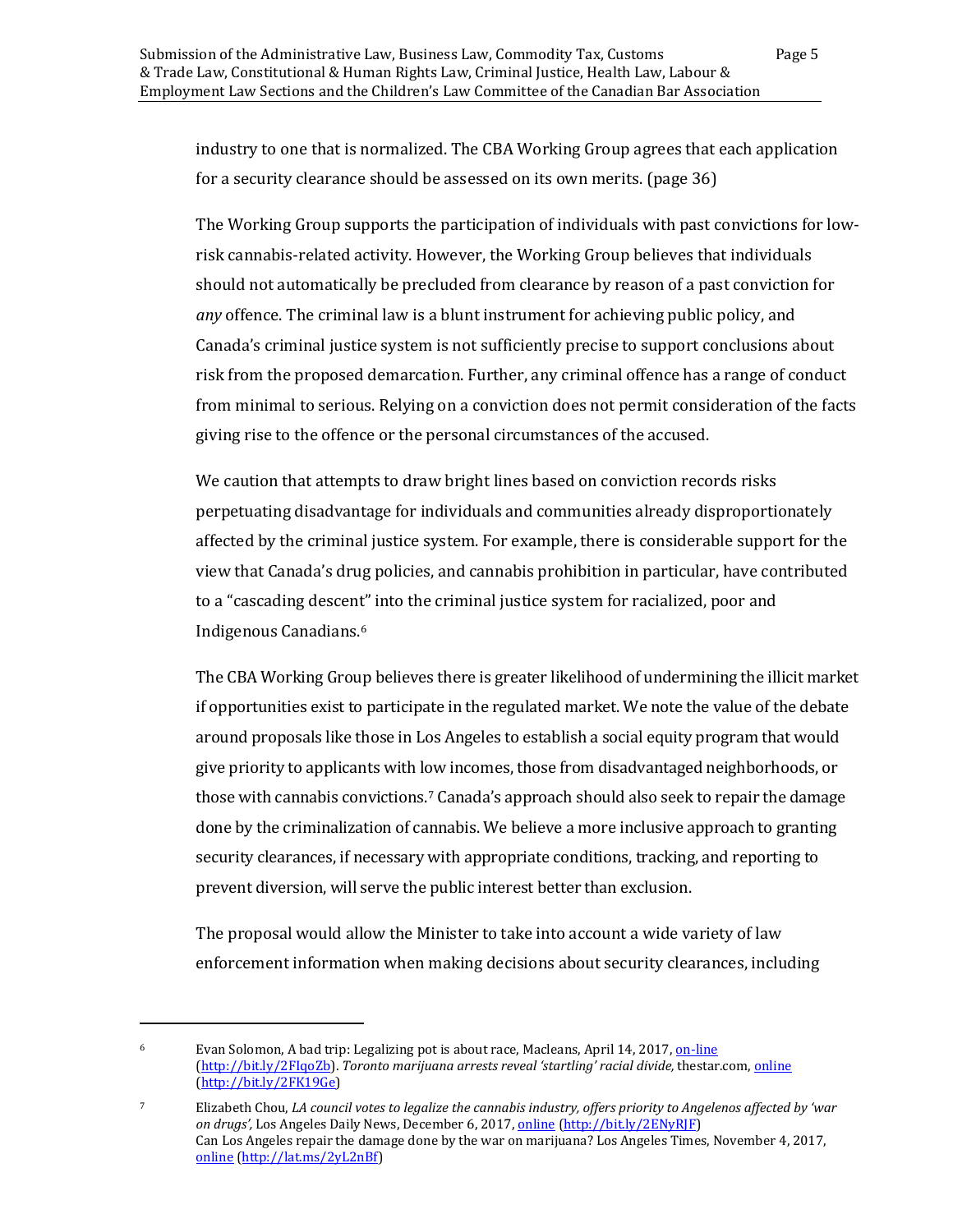i<br>I

charges, an association with certain offences (drug trafficking, corruption, violent offences), or affiliations or associations with organized crime, *etc*. (emphasis added)

Non-conviction police records are highly prejudicial. They are not subject to the same standard of proof as convictions and can be based on claims that are not thoroughly investigated or are later disproven. In 2014/15 alone, 32% of adult court cases were stayed or withdrawn, while another 4% resulted in acquittals, resulting in over 127,000 non-conviction records in law enforcement databases.[8](#page-9-0) The CBA has commented previously:

The [Criminal Records] *Act* currently provides for expungement of absolute and conditional discharges after a year in the case of the former and three from the end of the probationary period in the case of the latter. However, there is no provision for records about stays of proceedings or withdrawal of charges. Section 579(2) of the *Criminal Code* says that if proceedings are not recommenced within a year of a stay of proceedings, "the proceedings shall be deemed never to have been commenced", but it does not provide for any records to be expunged. In our experience, those records routinely appear as part of criminal records checks.[9](#page-9-1)

The CBA has recommended automatic expungement requirements for these records.

Our concerns extend beyond stays of proceedings and withdrawals. The proposal suggests that any police record can be considered in making a security clearance decision, whether or not charges are laid. These records are unverified, often couched in accusatory language, and many individuals are unaware of their existence. We do not believe sufficient justification has been advanced for routine reliance on these records for cannabis security clearance purposes.

Police records about gang affiliation are particularly problematic. One of our members has noted:

… in my practice, one of the perennial issues that comes up for my clients is an allegation of gang affiliation. This has an impact for how they are handled in custody (fewer privileges, different ranges, etc.). However, often a gang designation only comes up because one time ten years ago they were found next to a known gang member. Or they've been "carded" by the police a few times in a high crime neighbourhood. Or even certain uncorroborated allegations were made with no charges or follow-up.

<span id="page-9-0"></span><sup>8</sup> Adult criminal court statistics in Canada, 2014/2015[, online](https://www.statcan.gc.ca/pub/85-002-x/2017001/article/14699-eng.htm) [\(http://bit.ly/2rwjuDk\)](http://bit.ly/2rwjuDk)

<span id="page-9-1"></span><sup>9</sup> CBA Submission, Criminal Records Act Review Consultations[, online](http://www.cba.org/CMSPages/GetFile.aspx?guid=20180c79-ba99-4320-b4a5-7aa1f0f10bb4) [\(http://bit.ly/2rbE3EV\)](http://bit.ly/2rbE3EV)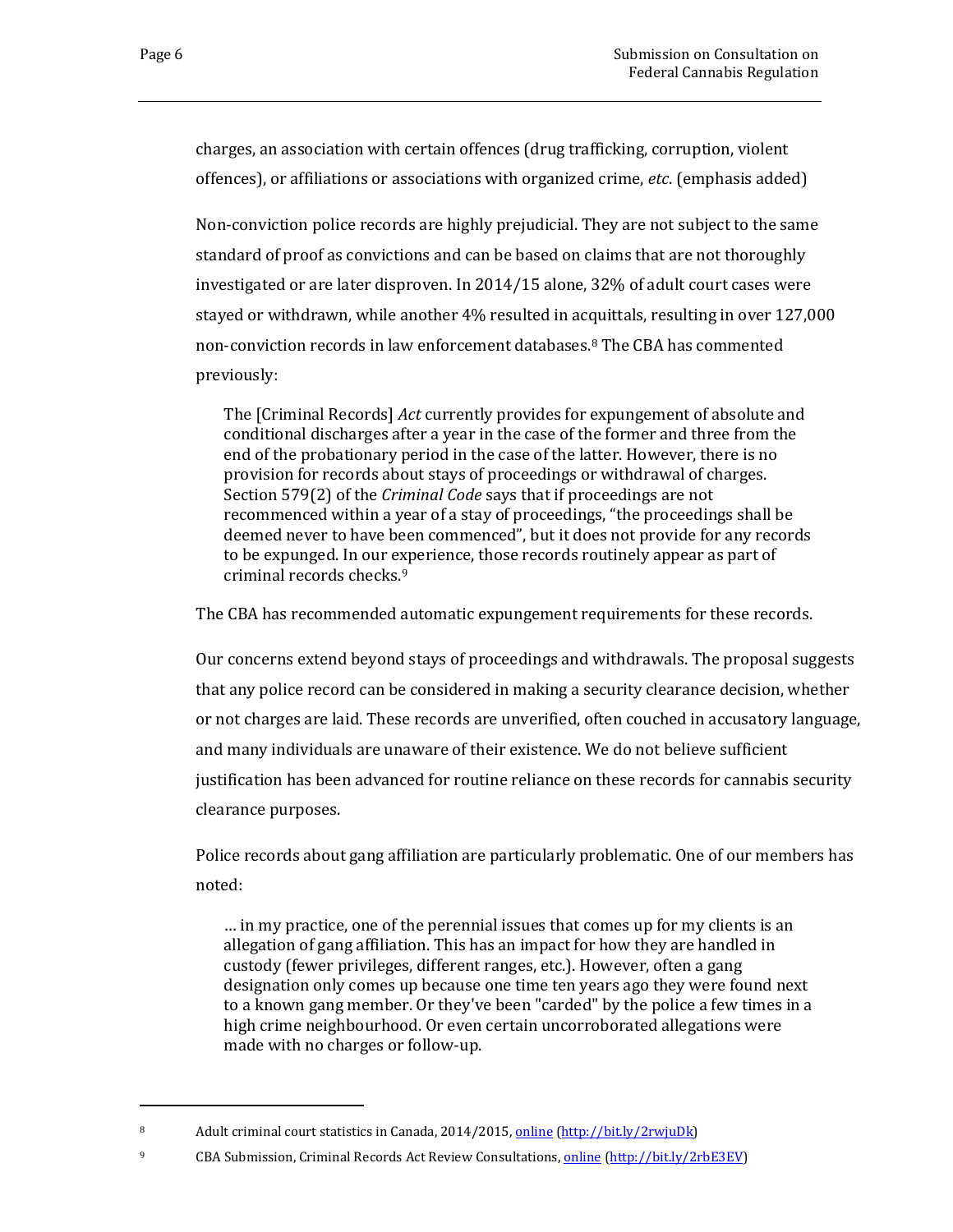We encourage greater precision in the criteria related to "affiliation or association with organized crime", perhaps by using language that more closely reflects the criminal organization provisions in sections 467.1-13 of the *Criminal Code*. In our opinion, the vagueness of criteria such as an "association with" drug trafficking, corruption or violence is unlikely to withstand *Charter* scrutiny.

Finally, the CBA Working Group cautions against criteria that permit indirect consideration of convictions for which a pardon has been granted. The CBA has argued elsewhere:

While the granting of a pardon is not a right, important social objectives are achieved by making pardons both meaningful and accessible to those who fulfill the required criteria. Pardons are an important aspect of sustainable rehabilitation and reintegration. On a practical level, a pardon may be necessary for employment, immigration applications, housing or mobility. For many applicants, it represents the last step in moving bey[on](#page-10-3)d a bad mistake, and can be a strong motivator to avoid future criminal activity.10

#### <span id="page-10-0"></span>**Product Forms**

*Q7 What do you think about the proposal not to restrict the types of product forms that industry will be able to manufacture and sell (for example, pre-rolled dried cannabis, or cannabis oil capsules and oral sprays)? Are there any specific product forms that you think should be prohibited?*

The CBA Working Group appreciates that limiting product types may simply drive some products to the illicit market. We recommend measures to reduce the appeal of products to children and to introduce safeguards against accidental access by them.

#### <span id="page-10-1"></span>**THC Limits**

*Q8 What do you think about the proposed THC limits based on how a product is represented to be consumed (i.e., by inhalation or by ingestion)? What do you think about the proposed limits on a unit or serving basis?*

The CBA Working Group takes no position on proposed THC limits. However, we acknowledge a need for consumer information on the factors influencing how THC levels manifest by product and consumer, particularly if THC levels on packaging are to be meaningful to consumers.

#### <span id="page-10-2"></span>**Packaging and Labelling**

i<br>I

*Q9 What do you think about the proposed rules for the packaging and labelling of cannabis products? Do you think additional information should be provided on the label?*

<span id="page-10-3"></span><sup>10</sup> CBA Submission, Fee Increase For Pardon Applications, [online](https://www.cba.org/CMSPages/GetFile.aspx?guid=3071f404-b551-48cf-a40d-edde542088b5) [\(http://bit.ly/2mClVyN\)](http://bit.ly/2mClVyN)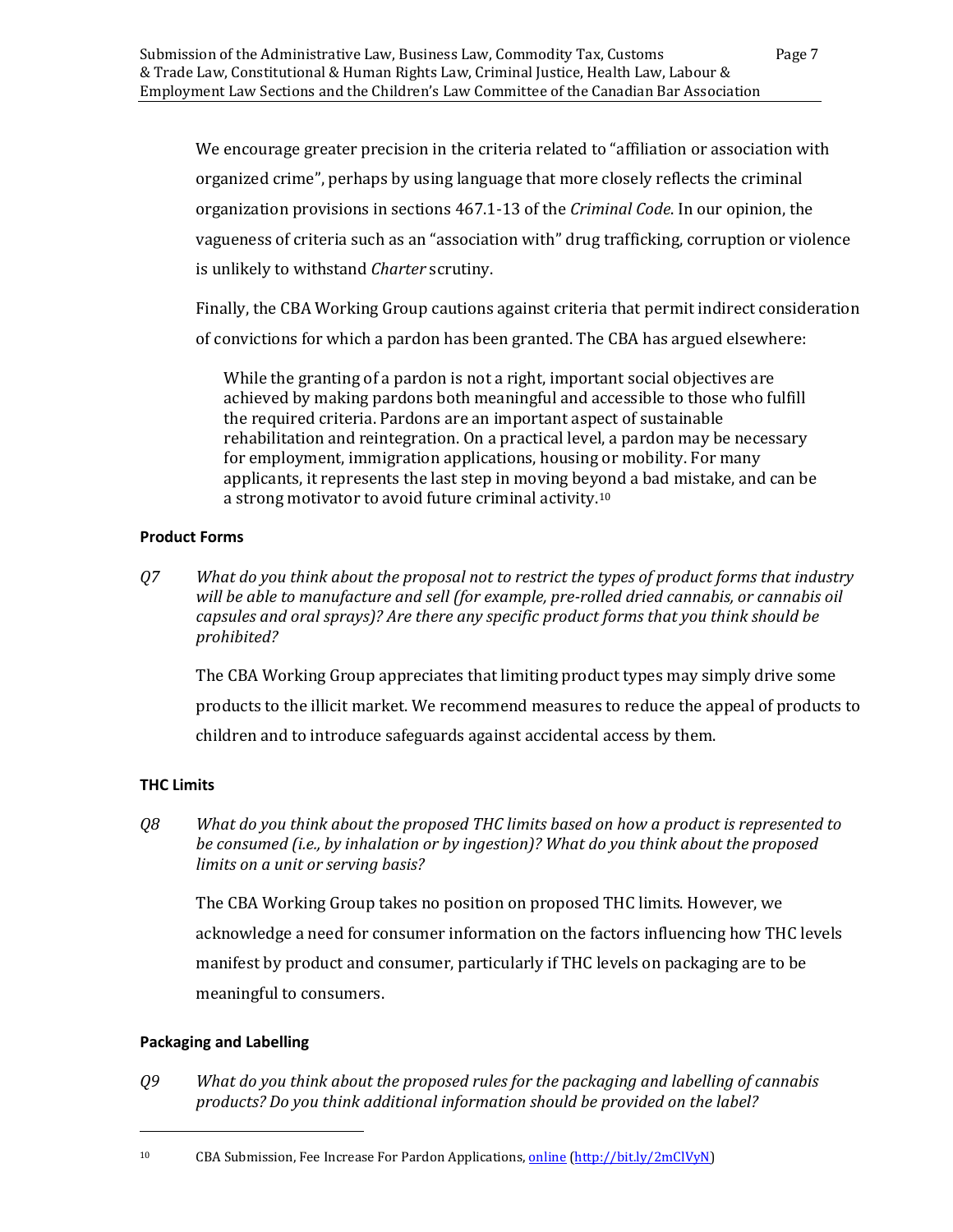See Q8 above. In designing health warnings, attention should be paid to current research on strategies that are effective in educating and deterring consumption by youth.

#### <span id="page-11-0"></span>**Cannabis for Medical Purposes**

*Q10 What do you think about the proposed approach to providing cannabis for medical purposes? Do you think there should be any specific additional changes?*

The CBA Working Group has supported the government's decision to maintain a separate program for medical use of cannabis, as patients have a right to reasonable access under section 7 of the *Charter*.[11](#page-11-1) We encourage expanding the group of medical professionals who can prescribe cannabis to include naturopaths, herbalists and doctors of traditional Chinese medicine.

The CBA Working Group supports measures to improve patient access. We particularly commend changing the period of use to begin on the date of initial registration rather than the date signed by the health care practitioner, as the current system has effectively reduced use periods due to delays in processing applications. We also encourage more flexible renewal processes.

The consultation document gives little detail about import and export requirements for medical or scientific purposes. It states that requirements would be similar to those under current regulations and that permits for a maximum six-month period would be issued on a case-by-case basis. The CBA Working Group encourages greater clarity on the eligibility and requirements for licences to process cannabis for medical purposes and permits for the import and export of cannabis for medical purposes.

The CBA Working Group urges the adoption of an import/export regime that is aligned with Canada's international law obligations on trade and investment, consistent for all cannabis products, and supported by effective and efficient border measures.

The CBA Working Group encourages clear and unambiguous regulatory measures to ensure reciprocity between Canada and other countries. There will likely be national treatment obligations pursuant to WTO and free trade agreements to consider. It is particularly important for individuals who use cannabis for medical purposes to be able to access their medicine while travelling across international borders. Without clear rules, these individuals will be at risk and additional pressures will be placed on limited border resources.

<span id="page-11-1"></span><sup>11</sup> Note 4 at page 26.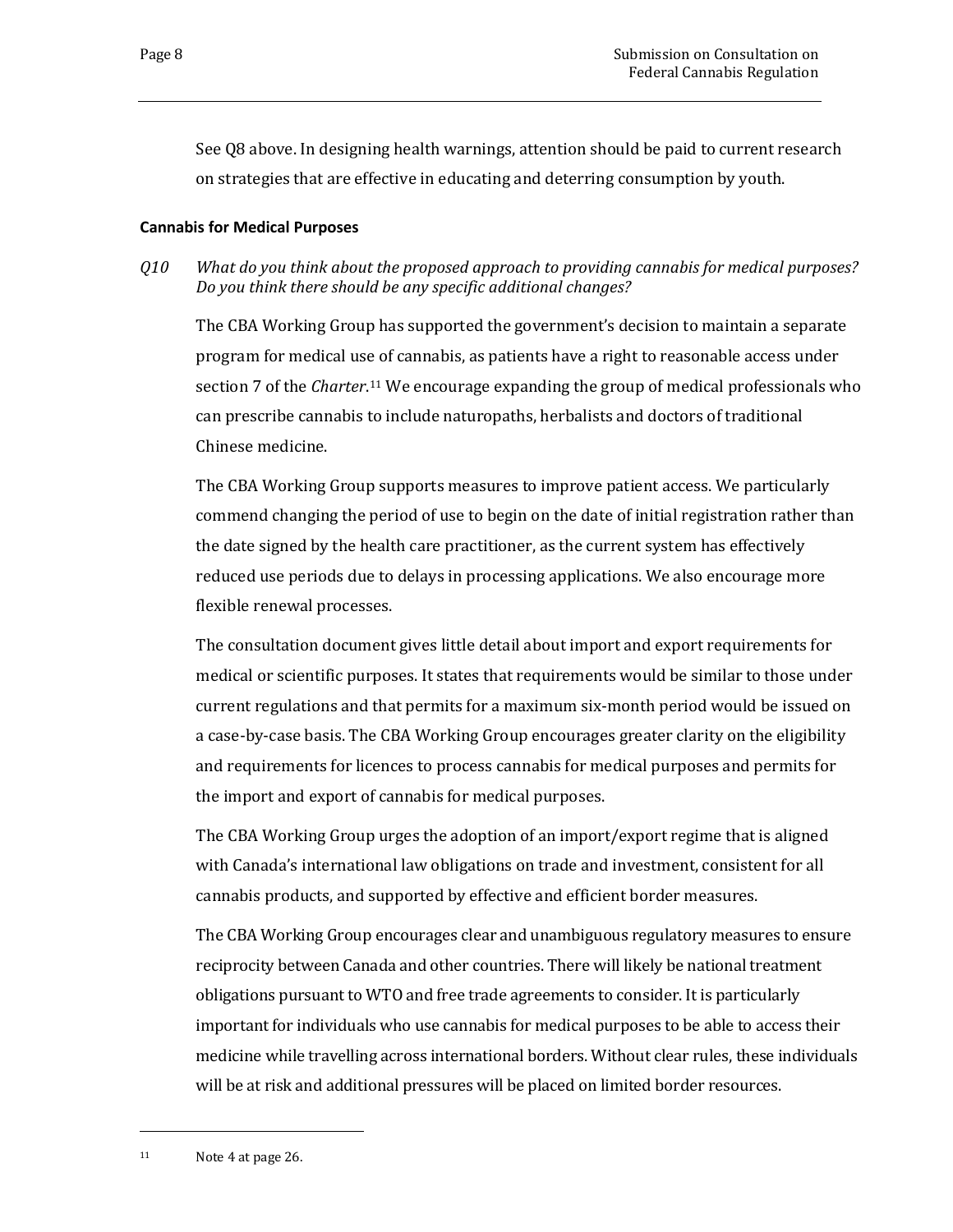#### <span id="page-12-0"></span>**Health Products – Veterinary Drugs**

*Q11 What do you think about the proposed restrictions on the sale of health products containing cannabis authorized by Health Canada? Do they strike an appropriate balance between facilitating access to safe, effective and high quality health products, and deterring illegal activities and youth access?*

This section and others of the consultation document refer to veterinary drugs. Veterinarians are still able to assess and treat an animal that appears to be having an adverse reaction to a cannabis product. However, amendments to the Narcotic *Control Regulations* repealed the definition of a "practitioner" that had included veterinarians. In the result, veterinarians continue to be able to prescribe controlled drugs other than cannabis, which under the *Access to Cannabis for Medical Purposes Regulations* can only be prescribed by medical doctors.

The CBA Working Group appreciates that the regulatory environment is in flux. However, we recommend that veterinarians regain the authority to prescribe cannabis products for their patients.

#### <span id="page-12-1"></span>**Additional Comments**

i<br>I

*Q12 What do you think about the overall regulatory proposal? Is there any additional feedback that you would like to share on the proposed approach to the regulation of cannabis?*

The CBA Working Group offers additional comments on administrative due process and youth access to cannabis. These are set out in detail below.

## **A. Administrative Due Process**

<span id="page-12-2"></span>The consultation document suggests a regime for the Minister to make administrative decisions for issuing and placing conditions on licences, permits and authorizations. With few exceptions outlined below, it does not identify mechanisms for these decisions to be reconsidered, appealed or reviewed. There is robust jurisprudence in Canada on the requirements of procedural fairness for administrative decisions, which cannot be overlooked. The Supreme Court of Canada has stated that administrative decisions must be made "in accordance with the boundaries imposed in the statute, the principles of the rule of law, the principles of administrative law, the fundamental values of Canadian society, and the principles of the *[Charter](https://www.canlii.org/en/ca/laws/stat/schedule-b-to-the-canada-act-1982-uk-1982-c-11/latest/schedule-b-to-the-canada-act-1982-uk-1982-c-11.html)* ."[12](#page-12-3) Indeed, the duty to act fairly is the minimum requirement under *Charter* section 7 principles of fundamental justice. Ensuring

<span id="page-12-3"></span><sup>12</sup> Baker v. Canada (Minister of Citizenship and Immigration), [1999] 2 SCR 817, 1999 CanLII 699 (SCC), [online](https://www.canlii.org/en/ca/scc/doc/1999/1999canlii699/1999canlii699.html?autocompleteStr=Baker&autocompletePos=1) [\(http://bit.ly/2B4UrqN\)](http://bit.ly/2B4UrqN)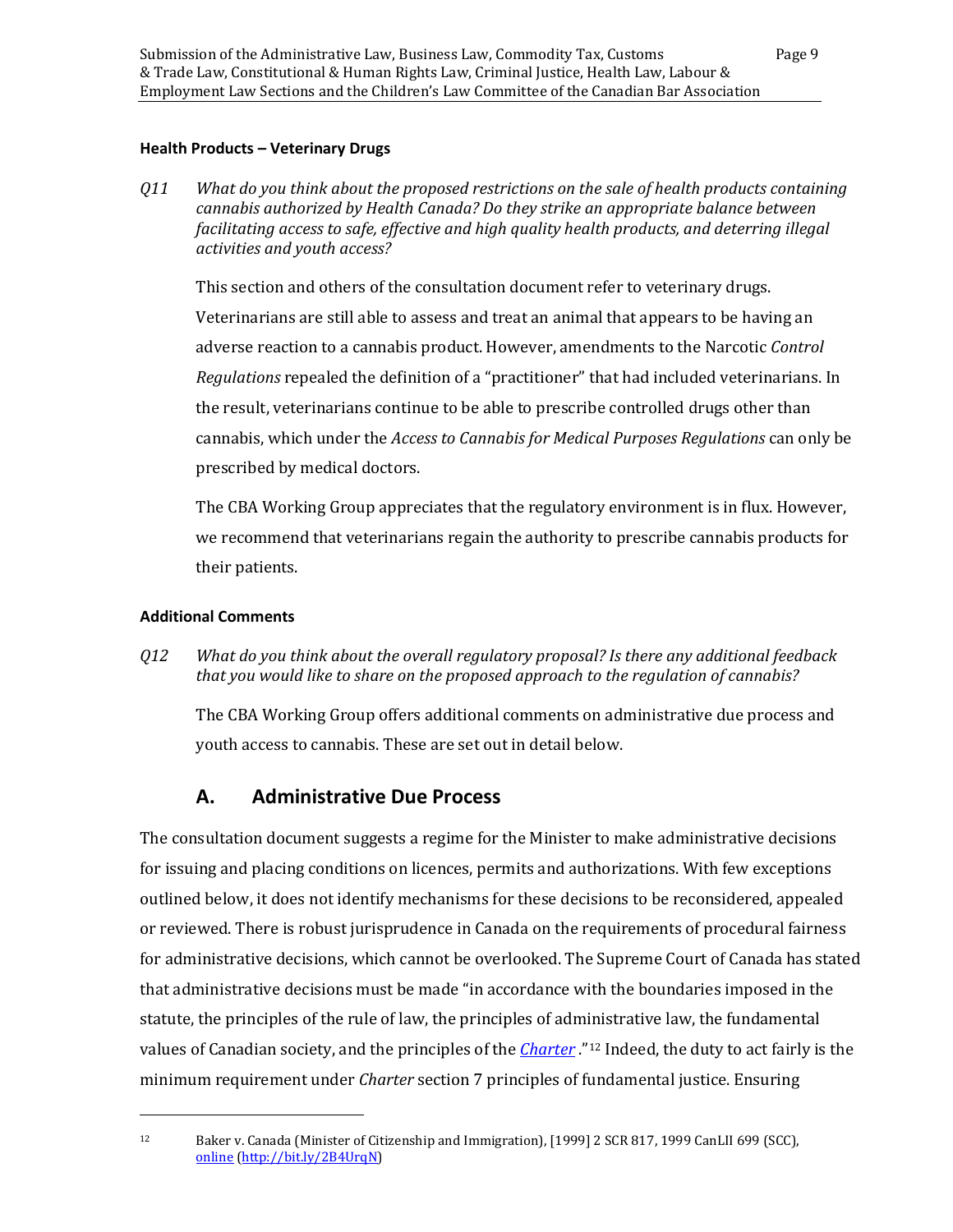procedural fairness in the regulations is an essential part of the government's responsibility to address *Charter* compliance.[13](#page-13-3)

Further, we believe there is merit in creating a centralized mechanism, e.g. an administrative tribunal, for reviews and appeals of administrative decisions on cannabis-related matters.

In summary, the CBA Working Group believes there are significant gaps in the procedural fairness protections for administrative decisions made in the proposed regime. We note below the exceptions to the general absence of due process.

#### <span id="page-13-0"></span>**Licences, permits and authorizations**

The Minister will issue licences for standard and micro cultivation, standard and micro-processing, industrial hemp, nurseries, sale for medical and non-medical purposes. Subsection 62(7) of the proposed Act sets out the grounds on which the Minister may refuse a licence or permit. The consultation document proposes to add, by regulation, the ground of failing to obtain or maintain other required federal licences or authorizations. (page 34) Subsection 62(8) of the proposed Act requires the Minister to give notice in writing with reasons of a refusal to issue, renew or amend a licence or permit. There are no provisions for recourse in the proposed Act.

If the Minister unilaterally amends a licence or permit (s. 63), suspends a licence or permit (s. 64), or revokes a licence or permit (s. 65), the proposed Act specifies that the Minister must give notice in writing with reasons and an opportunity to be heard. In the case of suspension, the onus will be on the holder to demonstrate that a suspension was unfounded (ss. 64(4)).

#### <span id="page-13-1"></span>**Security Clearances**

Section 67 of the proposed Act states, "Subject to the regulations, the Minister may grant or refuse to grant a security clearance or suspend or cancel a security clearance." The proposal indicates the regulations would require the Minister to give notice in writing setting out the basis for the decision to refuse or suspend a security clearance, and the applicant would have a reasonable time to make written representations in response.

#### <span id="page-13-2"></span>**Cannabis for Medical Purposes**

i<br>I

Individuals can currently register to produce cannabis for their own medical purposes or have a designate do so for them, and this will continue under the proposed regime. The consultation

<span id="page-13-3"></span><sup>13</sup> See, e.g. subsection 3(2) of the *Statutory Instruments Act*, R.S.C., 1985, c. S-22.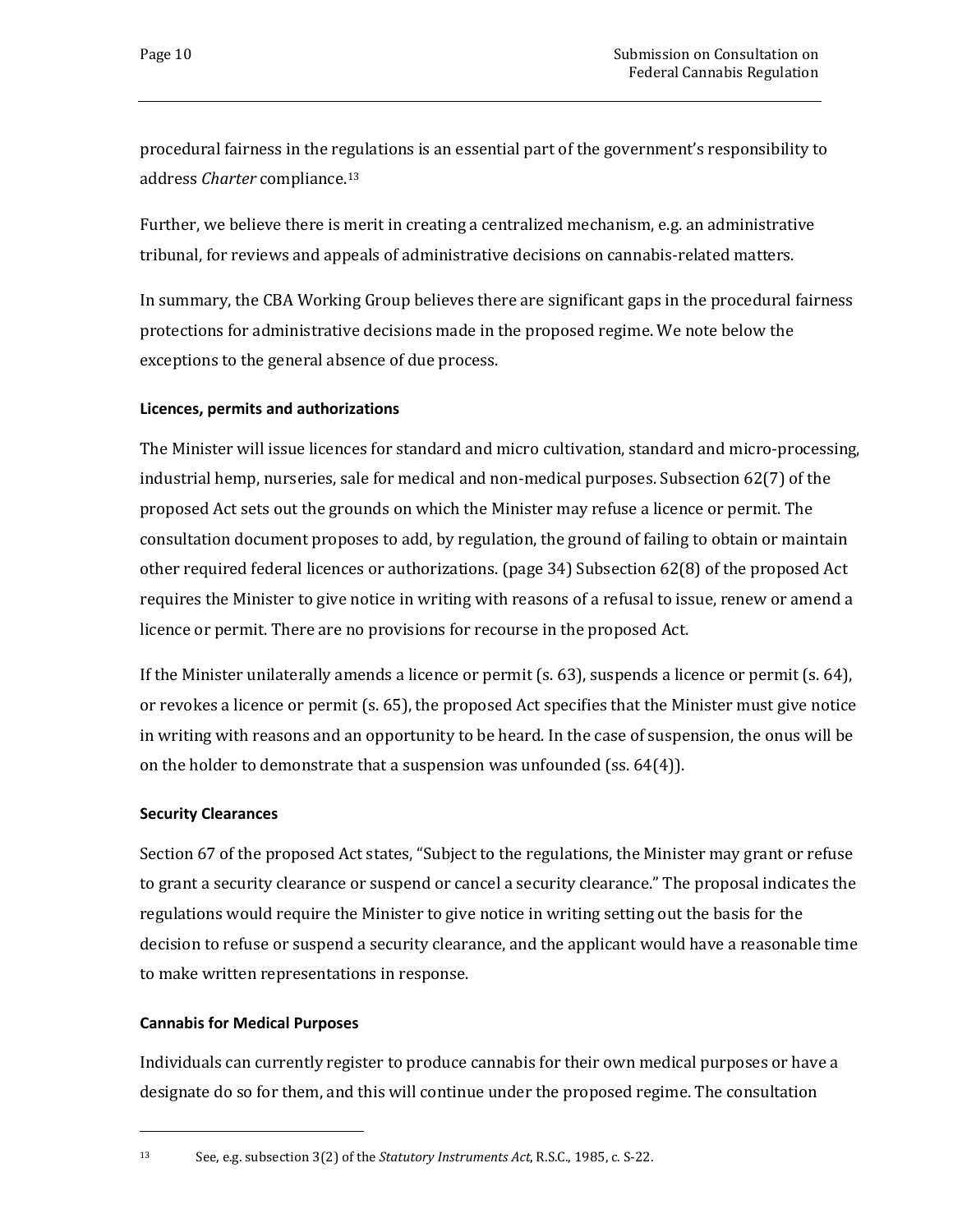document indicates the regulations would establish grounds for cancellation of these registrations, and would require the Minister to give written notice with reasons and an opportunity for the registered person to be heard.

#### <span id="page-14-0"></span>**Cannabis Products, Packaging and Labelling**

The regulations will establish rules for permitted cannabis products, packaging and labelling. Issues will arise as to whether the product complies with the requirements in the regulations, but there is no mention in the consultation document about an internal mechanism (short of administrative monetary penalties under Part 10 of the proposed Act) to provide rulings or resolve disputes.

The CBA Working Group recommends that a comprehensive administrative review and appeal mechanism be established to ensure procedural fairness, impartial decision-making and appropriate accountability.

## **B. Youth Access to Cannabis**

<span id="page-14-1"></span>The CBA Working Group appreciates that the objectives of the proposed Act include restrictions on youth access and protection of youth from promotion or enticement to use cannabis. (page 2) The CBA has repeatedly emphasized:

> The reality is that young people will continue to access [cannabis], with or without legalization. What this underscores is the importance of avoiding the use of the criminal law, as it has saddl[ed](#page-14-2) too many young people with criminal records and prejudiced their lives.14

Medical cannabis aside, there is no discussion in the consultation document on the source of cannabis for those 12 to 17 years of age who will be permitted to possess and share amongst them up to 5g without committing an offence. In fact, it is an offence under the proposed Act to provide cannabis to a person under 18 years of age. Youth will have nowhere to turn but the illicit market, where they will be exploited, at risk of criminal involvement, and unprotected by the good production practices in place for adult consumers.

<span id="page-14-2"></span>It is an offence to provide tobacco to a young person in a public place or in a place to which the public reasonably has access. Parents are not prohibited from giving tobacco to their children in their own home, preferably to offer guidance and a controlled consumption experience for youth